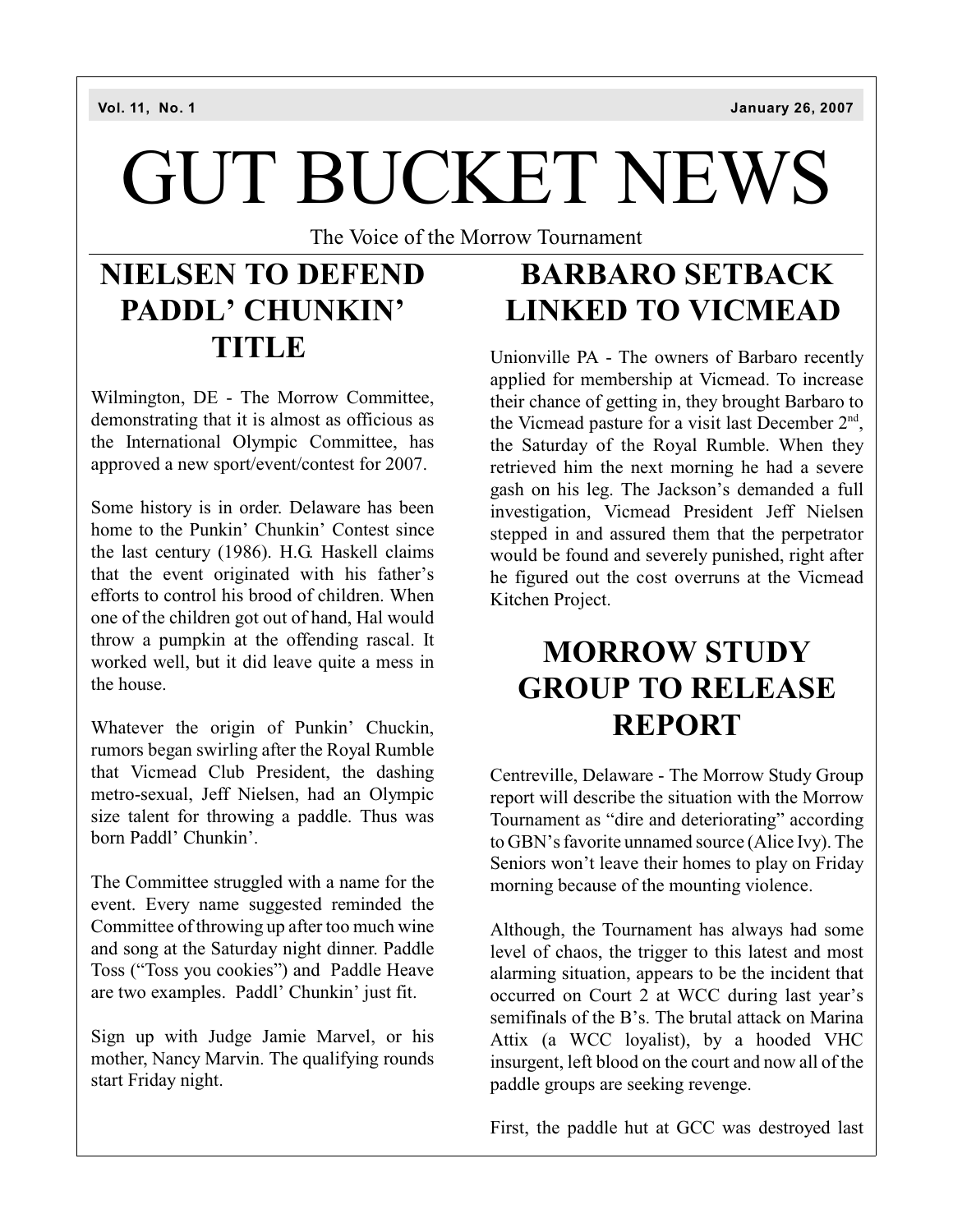summer under mysterious circumstances. Mohammed bin Marvin stepped in with his sons, to rebuild the hut just in time for the Tournament.

Next, the Dead Fox Bar had to be closed when an IED demolished the kitchen in September. Members of the VHC clan have raised enough money for rebuilding, mostly by kidnaping that hottie Debbie Hobbs. The ransom payment was huge. But with Nielsenburton as the contractor, the cost overruns (and bribes) have slowed the project to a crawl. Another commission headed by Senators Barack O'Barton (isn't he Irish) and Cooey Clinton is investigating.

Finally, the hut and all three courts at Kennett simply vanished one night. Investigator Pogonyi, ably assisted by Detective Goddu, have been interviewing witnesses, but have come up with nothing so far. Not surprising said the gorgeous Candy (don't you love a tournament named after a guy whose wife is named Sugar, and that includes players named Candy) commented that "Those 2 have trouble putting on their tennis shorts one leg at a time. We're in trouble." The Russians, Kim and Matt, are threatening to take over the investigation. Kim says that her methods are more effective.

The Former Morrow Dictator Gabe DiVitto denied rumors that he had been executed. The lovely Pat DiVitto insisted, "I said he was hung. You know, HUNG! How else can I explain it?" Pat, you told us more than we wanted to know already.

Current Morrow Dictator Teddy Barnett, accused the dissident members of the Morrow Committee of being Cut and Run Foot Faulters. He is sticking with his Stay The Course plan. "I know Osama Bin Bowling is behind all this mayhem. I'll track him down."

### **MUSTANG CLOSING IN ON SILVER ANNIVERSARY!**

WILMINGTON, Delaware -Mustang (known only by one name, like Prince) is closing in on the record of all records. Forget Ripken, Forget DiMaggio, Forget ????, Forget ---- , Sorry I forgot where I was going with this. Mustang has played in all 22 Morrow Tournaments. She goes for her 23rd this year with the Spinmeister, Chas Burkhart. If she can hang on for 2 more years Mustang will celebrate a Silver Anniversary in 2009. The Committee is working with Tiffany to design an appropriate set of  $D^{***}$ 's  $B^{***}$  in sterling silver.

### **THANKS TO OUR COCKTAIL PARTY HOSTS**

| 1991 | Ellie & Ron Maroney      |
|------|--------------------------|
| 1994 | Peggy & Randy Barton     |
| 1995 | Debbie Habibi            |
| 1996 | Kirk & Pres Ayars        |
| 1997 | Nancy & Dave Marvin      |
| 1998 | Ann & Jeff Nielsen       |
| 1999 | Ellie & Ron Maroney      |
| 2000 | Debbie Habibi            |
| 2001 | Debbie Habibi*           |
| 2002 | Leatrice & Toby Elliman  |
| 2003 | Leatrice & Toby Elliman  |
| 2004 | Leatrice & Toby Elliman* |
| 2005 | Anne & Wade Scott        |
| 2006 | Anne & Wade Scott        |
| 2007 | Anne & Wade Scott*       |
| 2008 | YOUR NAME HERE??         |

\*Hat Trick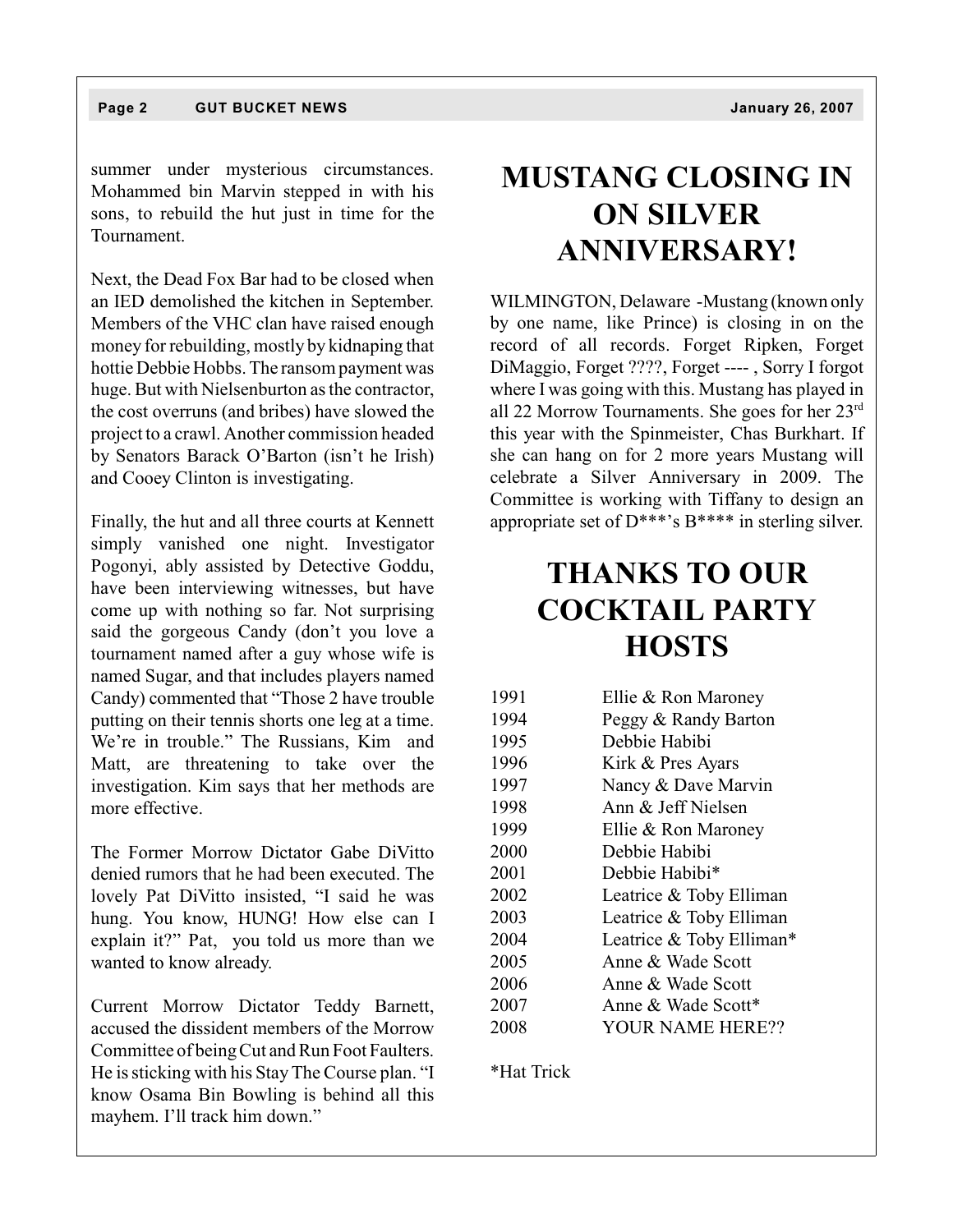## Morrow Tournament Champions

|      | <b>CHAMPIONSHIP</b><br><b>FLIGHT</b> | <b>FLIGHT A</b>                    | <b>FLIGHT B</b>               |
|------|--------------------------------------|------------------------------------|-------------------------------|
| 1985 |                                      | Chas Burkhart<br>Caroline Burkhart | Ed Morrow<br>Wendy Richards   |
| 1986 |                                      | Ernie Rivet<br>Cindy Prendergast   | Hugo Schwandt<br>Nancy Marvin |
| 1987 |                                      | Chas Burkhart<br>Caroline Burkhart | John Hoover<br>Barbara Hoover |
| 1988 |                                      | Tim McAvoy<br>Laurie Hissey        | Chan Moore<br>Ceci Moore      |
| 1989 | Tim McAvoy                           | Larry Scott                        | Shaw Taylor                   |
|      | Laurie Hissey                        | Anna Brantley                      | Milbrey Jacobs                |
| 1990 | Chas Burkhart                        | Jeff Hulick                        | Chip Pollock                  |
|      | <b>Bunny Vosters</b>                 | Margaret Munday                    | Verna Teets                   |
| 1991 | Tim McAvoy                           | Ken Goddu                          | Rod Maroney                   |
|      | Laurie Hissey                        | Candy Goddu                        | Eileen Maroney                |
| 1992 | Tom Safford                          | Ron Groff                          | Jamie Marvel                  |
|      | Laurie Hissey                        | Maureen O'Berg                     | Lisa Hughes                   |
| 1993 | <b>Todd Marvin</b>                   | Penn Yeatman                       | George Hobbs                  |
|      | Cindy Prendertgast                   | Sandy Yeatman                      | Debbie Hobbs                  |
| 1994 | Tim McAvoy                           | Peter Veale                        | George Hobbs                  |
|      | Laurie Hissey                        | Milbrey Jacobs                     | Margaretta Brokaw             |
| 1995 | <b>Todd Marvin</b>                   | <b>Steve Kapp</b>                  | Hugh Wallace                  |
|      | <b>Cindy Prendergast</b>             | Courtney Kapp                      | Janet Conigliaro              |
| 1996 | Todd Marvin                          | H. G. Haskell                      | Mike Skibicki                 |
|      | <b>Cindy Prendergast</b>             | Eileen Maroney                     | Margaret Smith                |
| 1997 | <b>Bob Harrison</b>                  | Ed McQuillen                       | <b>Steve Smith</b>            |
|      | Cindy Prendergast                    | <b>Beth LaMotte</b>                | Wiz Applegate                 |
| 1998 | Ed McQuillen                         | Ken Goddu                          | Douglas White                 |
|      | <b>Cindy Prendergast</b>             | Candy Goddu                        | Carolina White                |